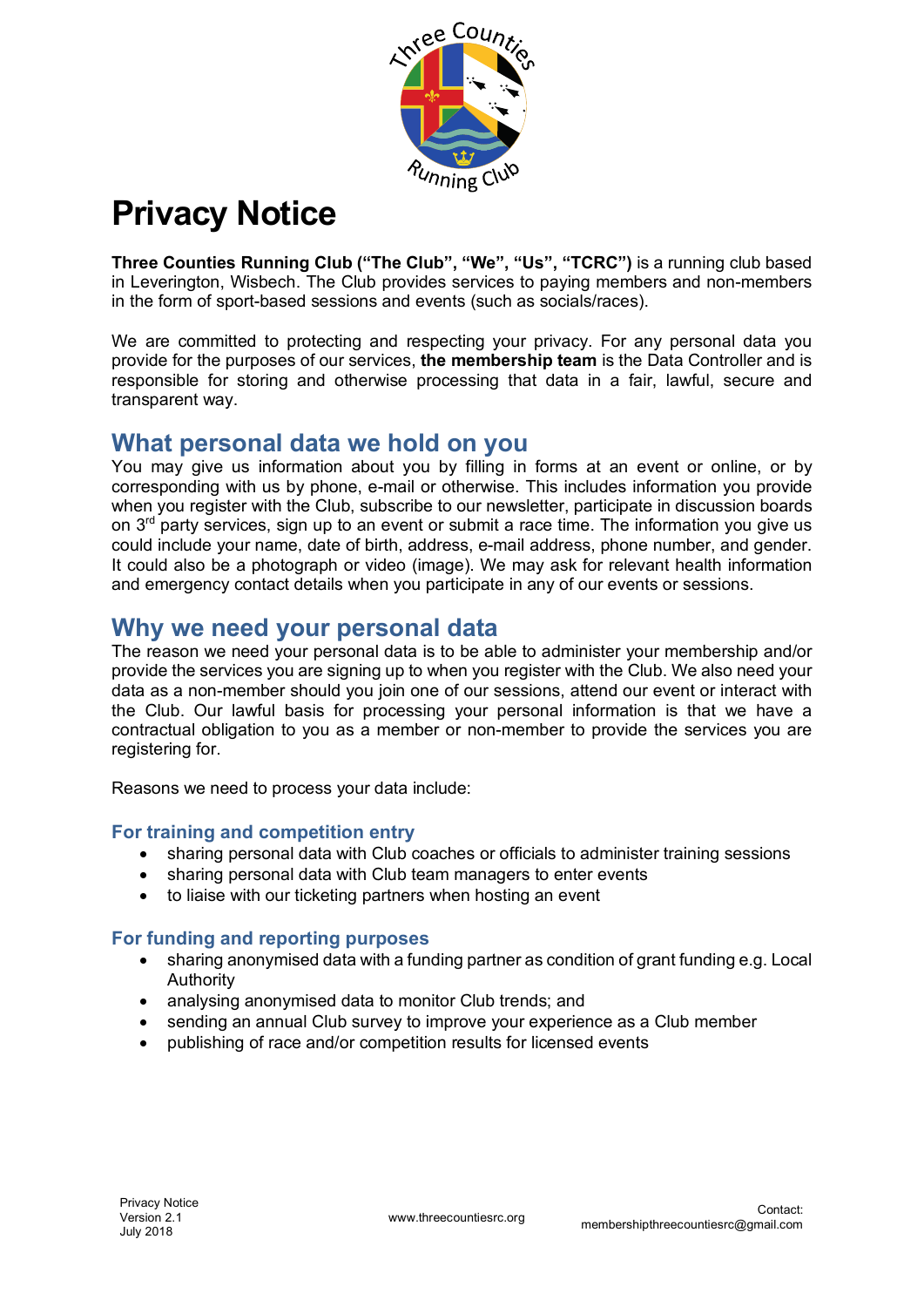

### **For membership and Club management**

- processing of membership forms and payments
- sharing data with committee members to provide information about Club activities, membership renewals or invitation to social events
- to contact you for reasons related to your enquiry
- to provide end of year awards
- to analyse uniform resource locators (URLs) clicks published by the Club

Any special category health data we hold on you (see membership forms) is only processed for the purpose of passing to coaches to allow the safe running of training sessions. We process this data on the lawful basis of consent. Therefore, we will also need your explicit consent to process this data, which we will ask for at the point of collecting it.

#### **Health Data**

• passing health data to coaches to allow the safe running of training sessions (member & non-members included)

We also communicate with members and non-members digitally using various electronic communication technologies (email, social posts, printed media). We may process your image for the purpose of marketing, Club promotion and reporting. We process this data on the lawful basis of consent. Therefore, we will also need your explicit consent to process this data, which we will ask for at the point of collecting it.

#### **Marketing and communications**

- sending information about Club events and volunteering opportunities
- promoting the Clubs activities within the Community by publishing images
- sending information about selling Club kit, merchandise or fundraising
- distribution of a Club newsletter

The Club has the following social media pages; Facebook. All members are free to join these pages. If you join one of the Social Media pages, please note that provider of the social media platform(s) have their own privacy policies and that the Club does not accept any responsibility or liability for these policies. Please check these policies before you submit any personal data on the Club social media pages.

The Club uses shortened uniform resource locators (URLs) to analyse link clicks. A third party (bitly) is used for the purpose of creating this shortened URL. Please note that provider of the service have their own privacy policies and that the Club does not accept any responsibility or liability for these policies. Please check these policies before you click on links supplied.

The Club collects and analyses data on website usage using Google Analytics. Additionally, the Club website is hosted on the Wix.com platform. Wix.com provides us with the online platform that allows us to host the website. Your data may be stored through Wix.com's data storage, databases and the general Wix.com applications. They store your data on secure servers behind a firewall. The Club does not accept any responsibility or liability for the service policies. Please check their policies before you submit any personal data on the platform.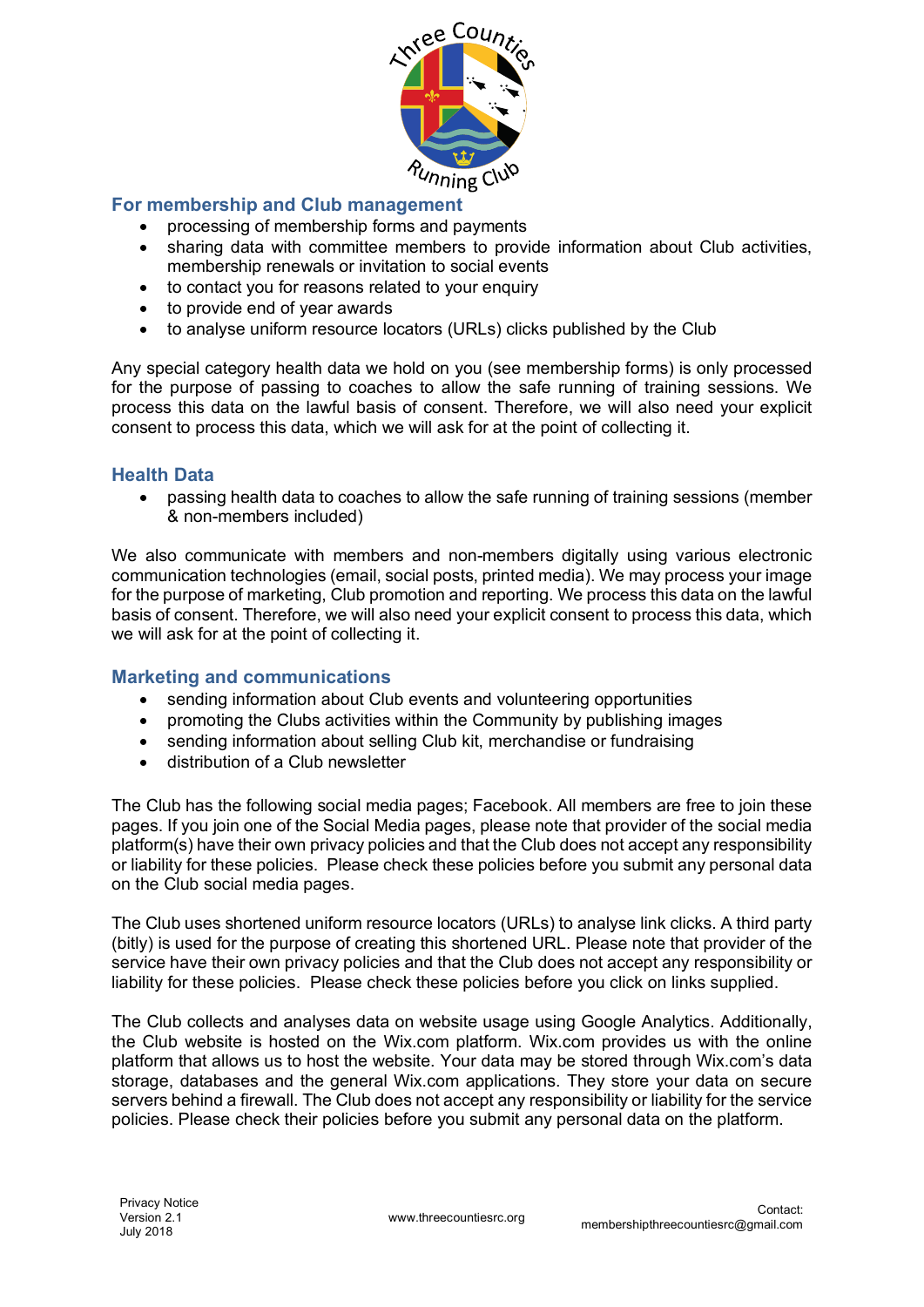

We may employ third party services to collect and process event entries (online ticketing systems). Where this is done the services' Privacy Policy will apply. Please read them before registering your personal data.

### **Who we share your personal data with**

When you become a member of the Club, you will also automatically be registered as a member of England Athletics Limited. We will provide England Athletics Limited with your personal data which they will use to enable access to the MyAthletics portal. England Athletics Limited will contact you to invite you to sign into and update your MyAthletics portal. You can set and amend your privacy settings from the MyAthletics portal. If you have any questions about the continuing privacy of your personal data when it is shared with England Athletics Limited, please contact dataprotection@englandathletics.org.

If you opt-in to email communication we may use a third-party provider to deliver our marketing messages. If you consent to us sending you our emails, we will let you know who the thirdparty provider is at that time. We gather statistics around email opening and clicks using industry standard technologies including clear images to help us monitor and improve these email communications. We will need your explicit consent to process this data, which we will ask for at the point of collecting it.

The Club's data processing may require your personal data to be transferred outside of the UK for the purpose of cloud hosting/storage/disaster recovery. Where the Club does transfer your personal data overseas it is with the appropriate safeguards in place to ensure the security of that personal data.

We share details of Club activities to media establishments who may choose to print or digitise these details. This may include member and non-member activities within the Club. To share this data we will need your consent, which we will ask for at the point of collecting it.

### **How long we hold your personal data**

We will hold your personal data on file for as long as you are a member with us or are using our services. Personal data is updated every year on annual membership forms and whenever a member or non-member interacts with our services. Any personal data we hold on you will be securely destroyed after five years of inactivity on that member's account, in line with England Athletics Limited's retention policy. Images are kept indefinitely, your rights are not affected by this.

# **Your rights regarding your personal data**

As a data subject you may have the right at any time to request access to, rectification or erasure of your personal data; to restrict or object to certain kinds of processing of your personal data, including direct marketing; to the portability of your personal data and to complain to the UK's data protection supervisory authority, the Information Commissioner's Office about the processing of your personal data.

As a data subject you are not obliged to share your personal data with the Club. If you choose not to share your personal data with us we may not be able to administer your membership or allow you access to our services.